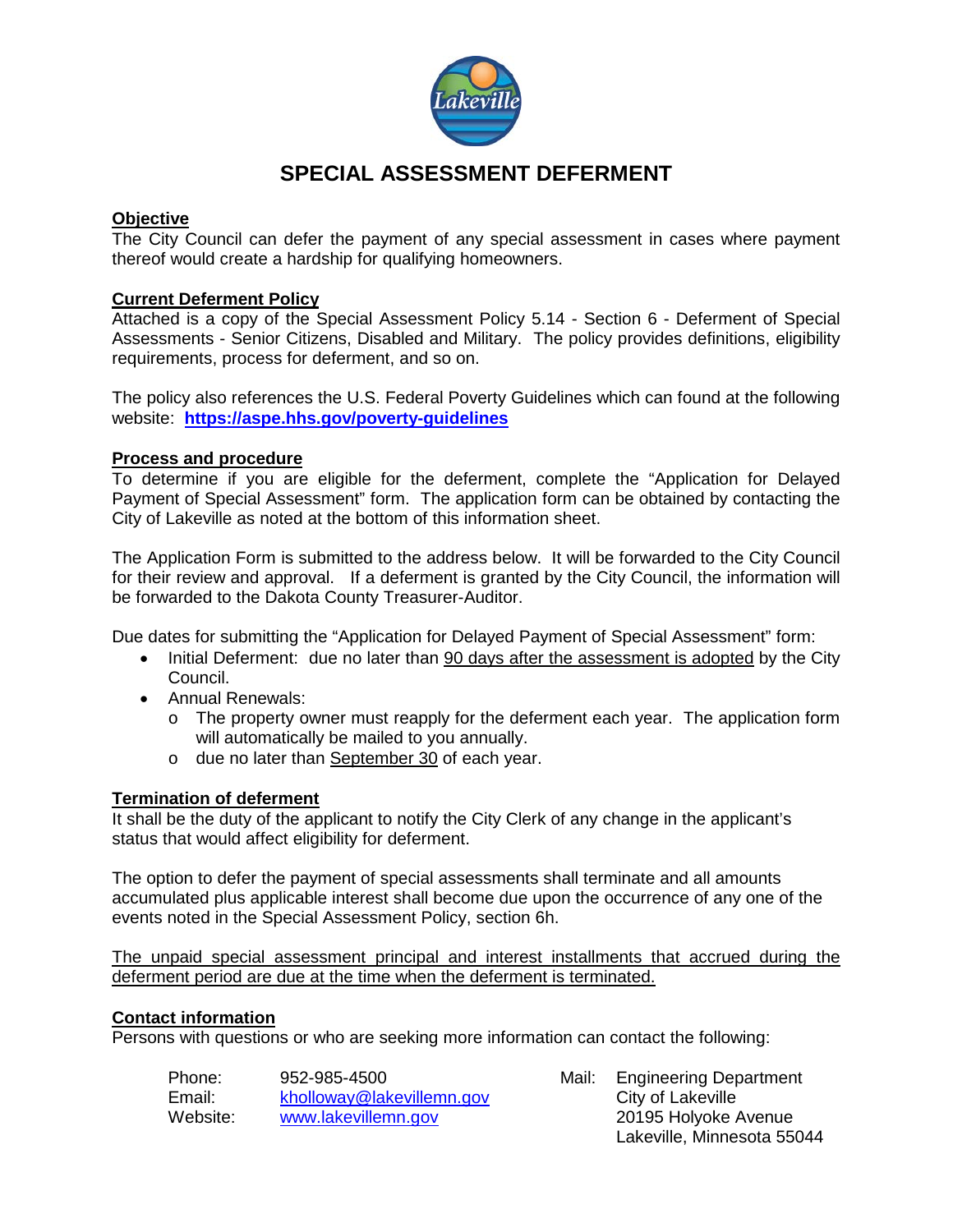## 6) DEFERMENT OF SPECIAL ASSESSMENTS - SENIOR CITIZENS, DISABLED AND **MILITARY**

- 9) Purpose
	- a) The City Council finds that there is a need to establish a procedure permitting deferment of special assessments pursuant to Minn. Stat. §435.193-435.195 in cases where payment thereof would create a hardship for qualifying homeowners.
- 10) Definitions
	- a) Permanent Total Disability. As defined by Minnesota Statutes 176.101, Subd. 5.
		- i) Hardship. A hardship exists when one of the following conditions exists: (1) Annual Household Income is less than Poverty Guidelines as
			- established by the US Department of Health and Human Services.
	- b) Household Income. Household income includes the income of all owners of the property
		- i) Adjusted Gross Income as reported on the individual's Federal income tax return is considered household income for City purposes.

11) Eligibility

All the following criteria must be met in order to be eligible for deferment:

- a) The property must be homesteaded.
- b) The applicant must be the fee owner, contract vendee or trustee of the property.
- c) The applicant must occupy the property as the applicant's principal place of residence
- d) Annual household income is less than Poverty Guidelines as established by the US Department of Health and Human Services and one of the following criteria must be met:
	- i) A person 65 years of age or older or retired by virtue of a permanent and total disability.
	- ii) A person who is a member of the Minnesota National Guard or other military reserves who is ordered into active military service, as defined in Minn. Stat. §190.05, Subd. 5b or 5c, as stated in the person's military orders, for whom it would be a hardship to make the payments.

## 12) Application Process

- a) The applicant must apply for the initial deferment not later than 90 days after the assessment is adopted by the City Council.
- b) Applications for deferment of a special assessment must be submitted on or before September 30 of each year in order to continue the deferment.
- c) The Finance Director or designee is responsible for reviewing applications and providing to the City Council a list of applicants for approval or denial of deferments.
- 13) Evidence of Eligibility
	- a) Senior Citizen
		- i) Driver's license or other valid ID.
	- b) Permanent Total Disability
		- i) Letter of Determination.
	- c) Military
		- i) Military orders.
	- d) Income verification includes total Household Income, as evidenced by